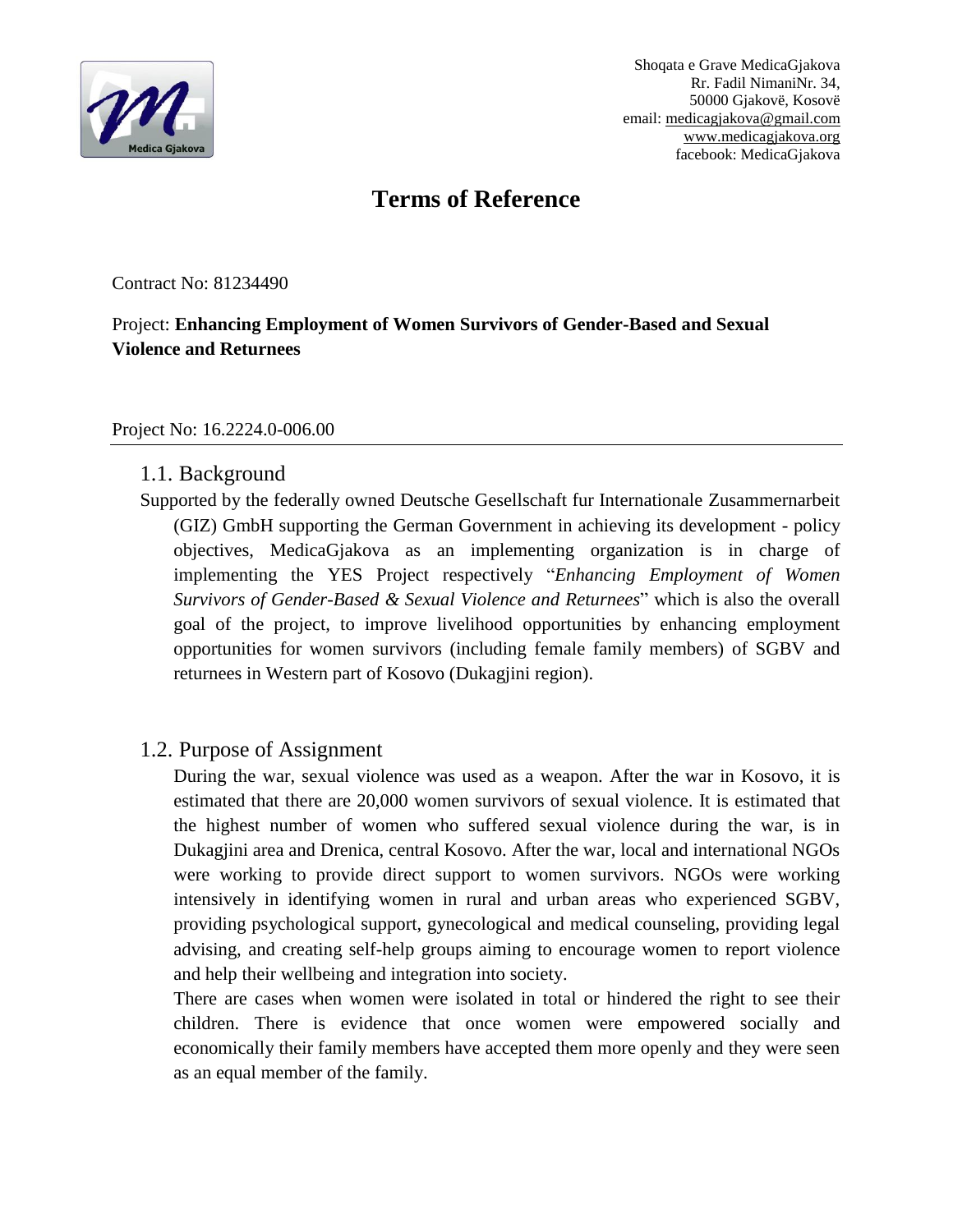On the other hand, the demand for trained workforce is high. The textile industry is well developed but as it is stated by representatives of this industry, the current trained workforce is not efficient and very productive in mass production.

- The overall goal of the project is to improve livelihood opportunities by enhancing employment opportunities for women survivors (including female family members) of SGBV and returnees in Western part of Kosovo (Dukagjini region).
- The objective is to create opportunities and employment possibilities in the fields of industrial tailoring, culinary/catering and hairdressing for women survivors of SGBV. These activities will be accompanied by psychosocial counseling.

#### 1.3. Activity

The service provider will work in close cooperation with the Agency for Employment of Republic of Kosovo Department for Vocational Training Centre (VTC) to review and to include in the textile/tailoring curriculum a module on textile and industrial production. The service provider will also provide Trainings of Trainers (ToT) for VTC instructors in other regions where tailoring profiles are available, to equip them with additional skills/knowledge and be able to deliver the additional training module.

Hence, the service provider will ensure that the instructors/trainers will train the numberof women beneficiaries in basic tailoring and industrial training.

The service provider will work closely with the implementing partner Medica Gjakova to conduct the following activities:

Activity 1: Review and include a module on textile and industrial production in textile/tailoring curriculum in cooperation with EARK;

Activity 2: Adapting mass production curriculum;

Activity 3: ToT training for industrial tailoring;

Activity 4: Coaching and monitoring industrial tailoring trainings;

Activity 5: Training Evaluation;

Activity 6: Progressive and Final report;

#### 1.4. Deliverables

The local service provider will be responsible for the following deliverables:

- Revision of the module on textile and industrial production;
- Adapting and creating mass production curriculum;
- Provide trainings for selected trainers/participants, ToT trainings;
- Mentoring the trainings of the beneficiaries of the textile program;
- Progressive report;